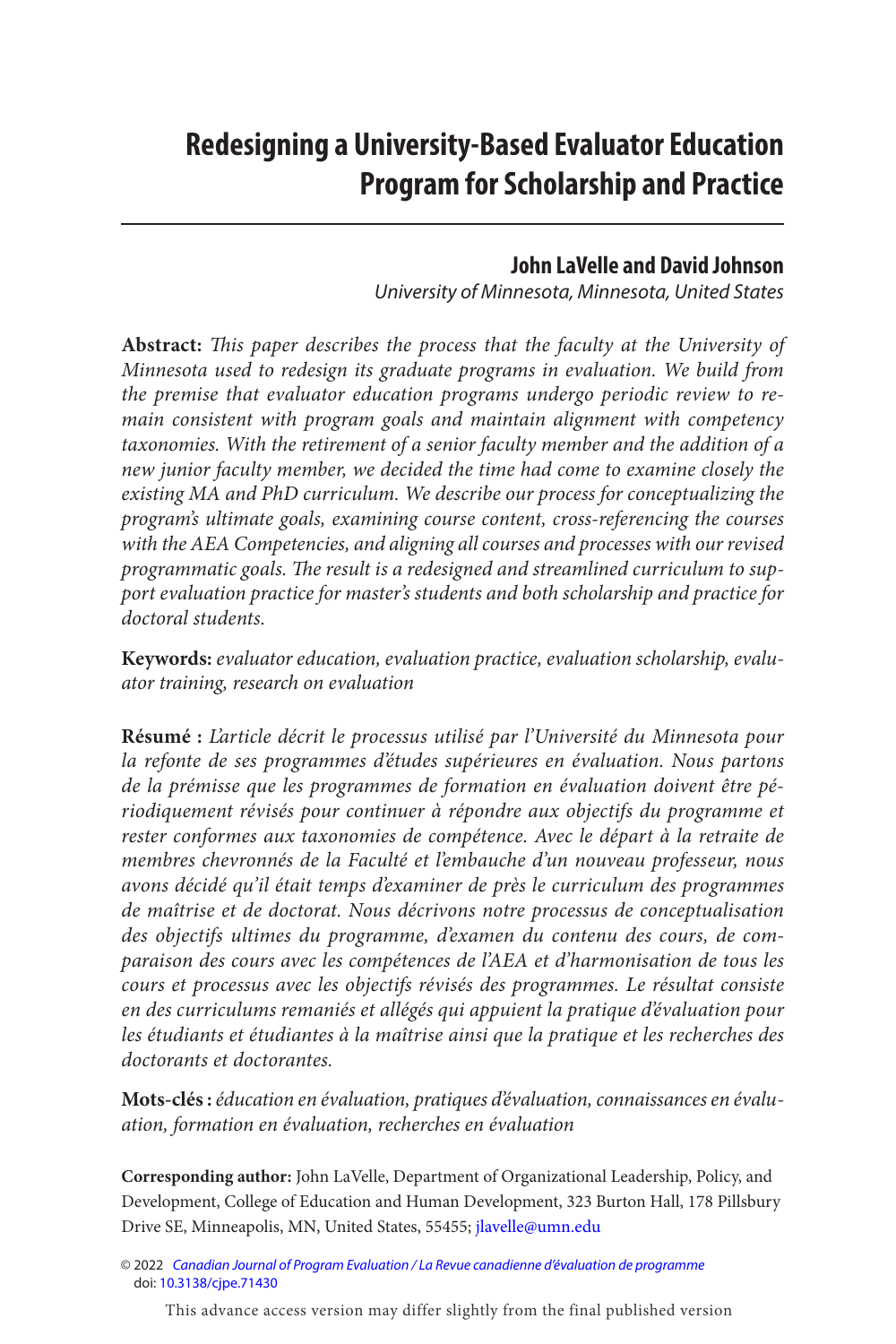#### <span id="page-1-0"></span>▌ LaVelle and Johnson

The pre-service education and socialization of evaluators are critical issues facing professional evaluation associations and universities across the world ([LaVelle &](#page-15-0) [Donaldson, 2021](#page-15-0); [Stufflebeam, 2001](#page-17-0)). Recent works ([Gullickson et al., 2019; King &](#page-15-0)  [Ayoo, 2020](#page-15-0)) have taken an evaluator's view of evaluator education systems and programs; however, explicit examples of curricular design/redesign are lacking. This reflective paper begins to bridge the gap between prescriptions of how to design evaluation curricula and the steps necessary to implement a redesign, as well as highlight challenging discussions that might come up in the process of aligning educational experiences with the goals of preparing evaluation scholars and practitioners. We begin with a brief summary of the research on evaluator education and present the pre-redesign curriculum. We discuss the varied goals and purposes of graduate education, draw distinctions between scholarship and practice, inquiry methodology and evaluation theory, and discuss the nuances of students' culminating projects. We give the example of how we mapped courses to the AEA Competency framework ([AEA, 2018](#page-13-0); [King & Stevahn, 2020](#page-15-0)) and how we redesigned course offerings to reflect these distinctions and competencies. We conclude by analyzing the challenges and opportunities of operating an evaluator education program in a higher education context. The process and reflections will be of interest to evaluator educators—of both evaluation-specific programs and professional development tracks—as well as future students who wish to know how their educational experience might align with professional standards and competencies.

Readers should be mindful that, while the paper's presentation and images are linear (e.g., [Figure 1](#page-4-0)), the process was iterative. We backtracked for clarity and agreement as often as we moved to the next step in the process. And while we strove for agreement, the individual faculty may hold different opinions and priorities.

#### **BRIEF REVIEW OF THE LITERATURE ON EVALUATOR EDUCATION**

[King and Ayoo \(2020](#page-15-0), p. 11) suggest that the scholarship on evaluator education be organized topically to address students, faculty, evaluator education programs, curriculum, instructional techniques, assessment of learning, evaluation of instruction, evaluation of faculty, evaluation of evaluator education programs, and evaluation of the evaluation curriculum. They note that most related scholarship in university contexts is descriptive of what is being offered (e.g., [Altschuld et al.,](#page-13-0) [1994](#page-13-0); [Comer et al., 1980;](#page-14-0) [Engle et al., 2006](#page-14-0); [LaVelle, 2018;](#page-15-0) [May et al., 1986](#page-16-0)) and does not delve deeply into the goals and purposes of evaluator education programs. This leads us to suspect there may not be general agreement about the goals of evaluator education programs ([Engle et al., 2006](#page-14-0)), differentiation between the goals of different educational experiences and programs ([Gullickson et al., 2019](#page-15-0)), or "common core" across programs and institutions.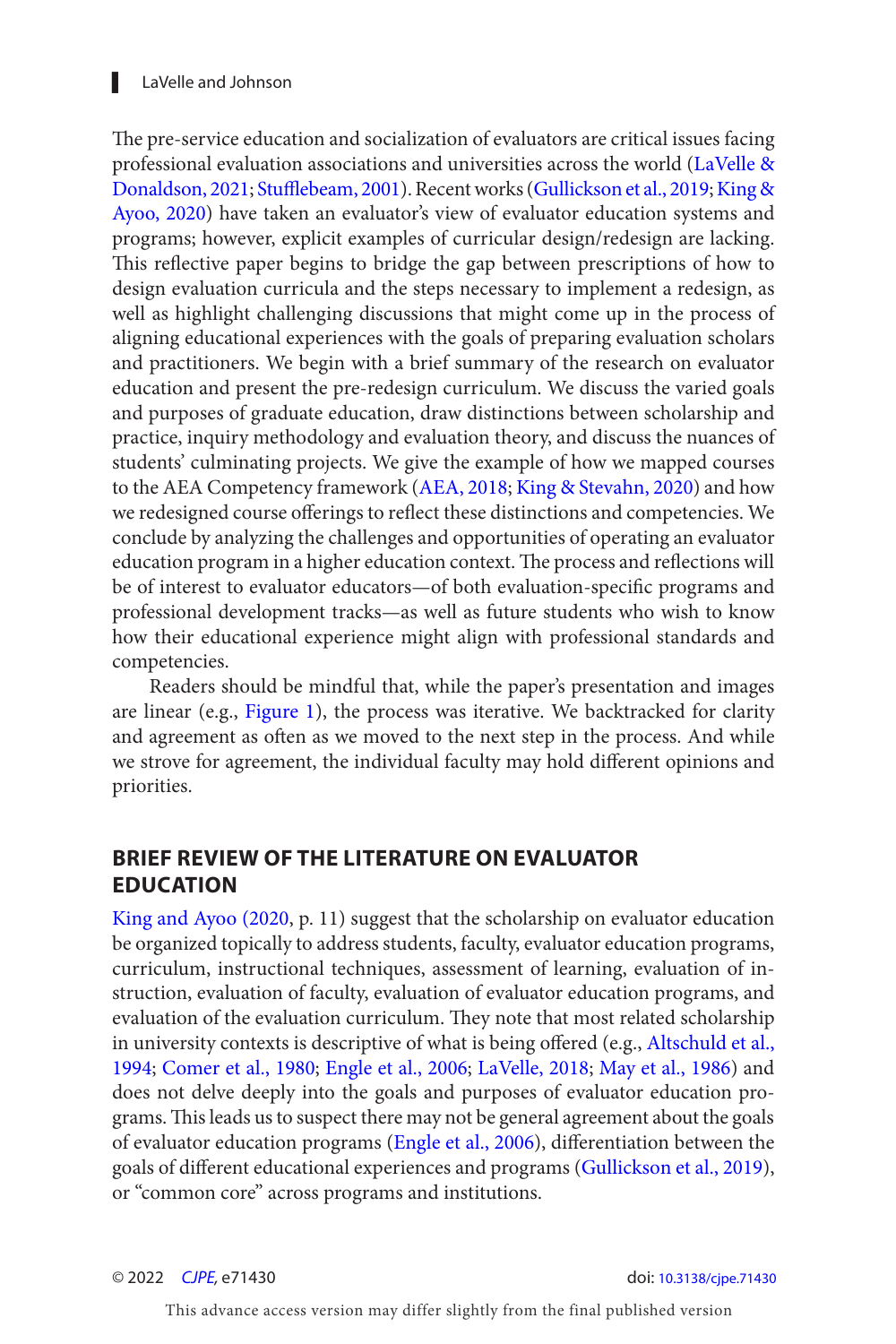#### <span id="page-2-0"></span>**PURPOSE OF GRADUATE EDUCATION IN EVALUATION**

Scholars hold competing views about the purposes of graduate education ([Rho](#page-16-0)[des, 2001](#page-16-0); [Schiro, 2008](#page-16-0)). Pre-service education in many practice-based fields aligns with professionally designated criteria and standards, helping students attain profession-specific educational outcomes ([Etzioni, 1969](#page-14-0); [Pavalko, 1988](#page-16-0); [Schiro, 2008](#page-16-0)), while allowing educators to design the educational experiences themselves and maintaining flexibility to respond to both market demands and student and faculty interests. It is not clear that contemporary evaluator education programs have reached agreement about what should be included in their curricula, or if there are overarching purposes toward which all programs should aspire. An inductive reading of contemporary program descriptions ([Engle et al.,](#page-14-0) [2006](#page-14-0); [LaVelle, 2020](#page-15-0)) suggests two broad goals for evaluator education programs: scholarship and practice, making evaluator education similar to the goals of practice-based fields such as Human Resource Development ([AHRD, 2008\)](#page-13-0).

#### **CASE EXAMPLE**

#### *Context*

The Evaluation Studies (ES) program at the University of Minnesota has operated continuously since the 1970s, making it one of the oldest evaluation-specific programs in the United States ([Comer et al., 1980](#page-14-0)), though it has periodically changed departments and academic homes. It supports more than 25 doctoral students and approximately 15 master's students, and the faculty admit six to eight students yearly to each graduate degree track. Further, a substantial number of students are enrolled in the evaluation minor specialization for their master's (*n*~30) or doctoral (*n*~30) degrees, or in the Certificate of Advanced Study  $(n \sim 25)$ .

The program houses two tenured and one tenure-track faculty members with three main areas of responsibility: teaching courses, both conducting and publishing scholarship, and engaging in service to both local communities and professional organizations. The faculty teach two graduate courses per semester (MA: 5xxx course numbers; PhD: 8xxx), and adjunct faculty are hired as needed. At the beginning of the process, faculty offered courses in-person, online, and blended/ hybrid (for discussion of modalities, see [McDavid & Shepherd, 2021](#page-16-0)).<sup>1</sup> The core classes are Introduction to Evaluation (5501), Evaluation Theory (5502/8502), Internship (8596), and Evaluation Problems (8595).

The pre-redesign required course lists reveal both challenges and opportunities in the curriculum (Tables  $1 \& 2$ ), such as inconsistent requirements across degrees (e.g., internships, the cost-economic analysis course) and unclear conceptual and practical distinctions between doctoral and master's-level courses (e.g., evaluation theory). Further, most courses on design, data collection, and analysis (e.g., statistics, quantitative designs, qualitative studies, case study design, and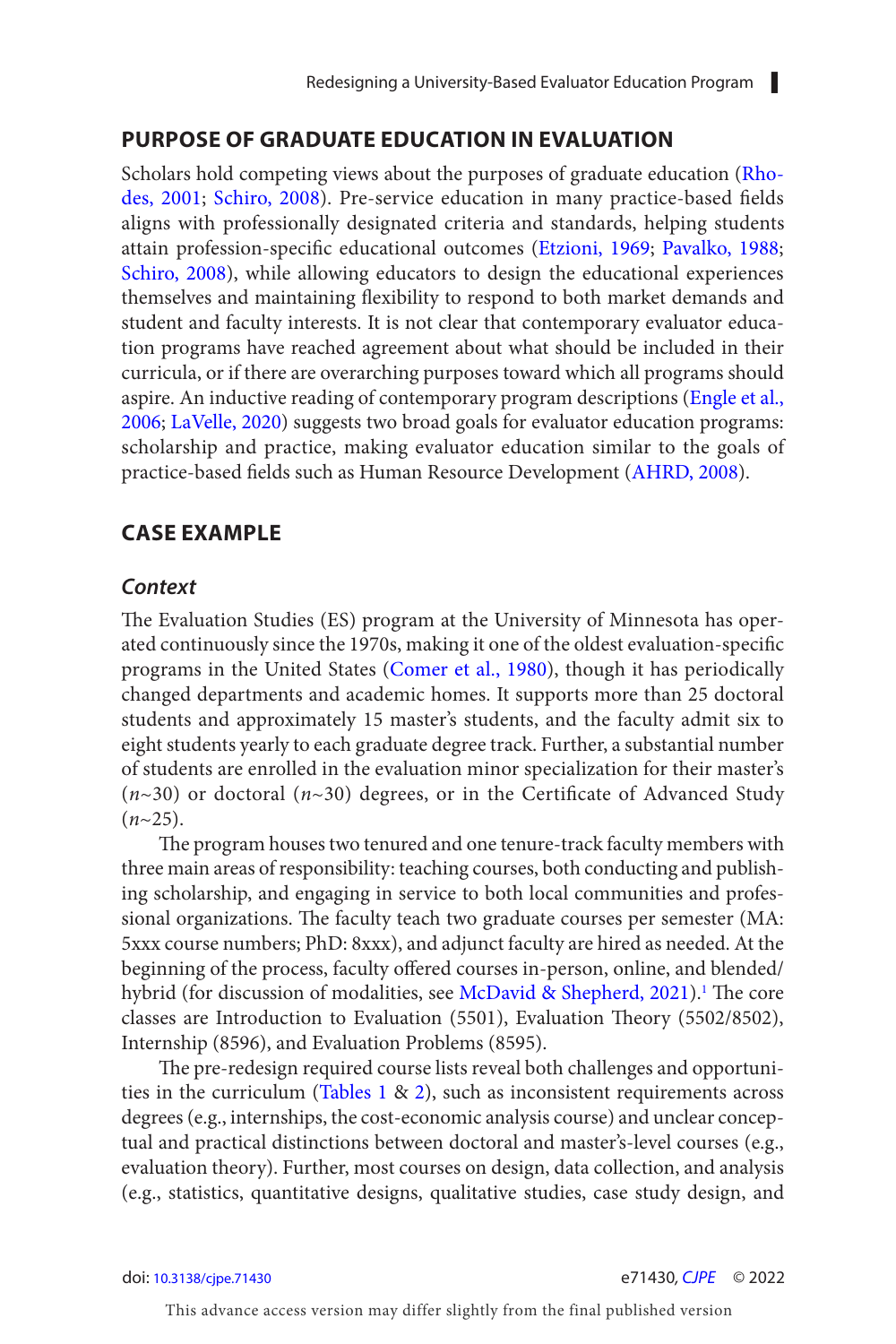| MA (Plan A)                                                                                                                                                                              | MA (Plan B)                                                                                                                                                                              | <b>PhD</b>                                                                                                                                                        |
|------------------------------------------------------------------------------------------------------------------------------------------------------------------------------------------|------------------------------------------------------------------------------------------------------------------------------------------------------------------------------------------|-------------------------------------------------------------------------------------------------------------------------------------------------------------------|
| OLPD 5501: Principles and<br>Methods of Evaluation<br>OLPD 5502: Theories and<br><b>Models of Evaluation</b><br>OR OLPD 8502: Program<br><b>Theories and Models:</b><br>Ouantitative and | OLPD 5501: Principles and<br>Methods of Evaluation<br>OLPD 5502: Theories and<br><b>Models of Evaluation</b><br>OR OLPD 8502: Program<br><b>Theories and Models:</b><br>Ouantitative and | OLPD 5501: Principles and<br>Methods of Evaluation<br>OLPD 8502 (Online only):<br>Program Theories and<br>Models: Ouantitative<br>and Qualitative<br>Alternatives |
| <b>Oualitative Alternatives</b>                                                                                                                                                          | <b>Oualitative Alternatives</b><br>$O$ PD 5521: Cost and<br>Economic Analysis in<br><b>Educational Evaluation</b>                                                                        | OLPD 8595: Evaluation<br>Problems                                                                                                                                 |
|                                                                                                                                                                                          |                                                                                                                                                                                          | OLPD 8596: Evaluation<br>Internship (taken twice)                                                                                                                 |
| 6 credits qualitative<br>methods                                                                                                                                                         | 6 credits qualitative<br>methods                                                                                                                                                         | 6 credits quantitative<br>methods<br>6 credits qualitative<br>methods                                                                                             |
| 6 credits outside ES                                                                                                                                                                     |                                                                                                                                                                                          |                                                                                                                                                                   |
| 3 credits: electives<br>10 credits: thesis                                                                                                                                               | 6-7 credits: electives<br>3–6 credits: colloquium<br>paper                                                                                                                               | 17 credits: electives<br>24 credits: thesis                                                                                                                       |

#### <span id="page-3-0"></span>**Table 1**. Contrasting program core courses for old MA and PhD programs

#### **Table 2**. Contrasting program core courses for old MA and PhD minor

| <b>MA Minor</b>                                                                                                                                                                                     | <b>PhD Minor</b>                                                                                                                                                   |
|-----------------------------------------------------------------------------------------------------------------------------------------------------------------------------------------------------|--------------------------------------------------------------------------------------------------------------------------------------------------------------------|
| OLPD 5501: Principles and Methods<br>of Evaluation<br>OLPD 5502: Theories and Models<br>of Evaluation OR OLPD 8502:<br>Program Theories and Models:<br>Quantitative and Qualitative<br>Alternatives | OLPD 5501: Principles and Methods of<br><b>Fyaluation</b><br>OLPD 8502 (Online only): Program Theories<br>and Models: Quantitative and Qualitative<br>Alternatives |
| OLPD 8596: Evaluation Internship                                                                                                                                                                    | OLPD 5521: Cost and Economic Analysis in<br><b>Educational Evaluation</b><br>OLPD 8596: Evaluation Internship (taken twice)<br>3 credits: electives                |

ethnographic studies) were taught by faculty outside the evaluation studies program, leading to questions about consistency between topic breadth and depth.

To address these challenges, the faculty first worked through philosophical questions about the purpose, goals, and expected outcomes of graduate education in evaluation, and built a common understanding of terms. We then described the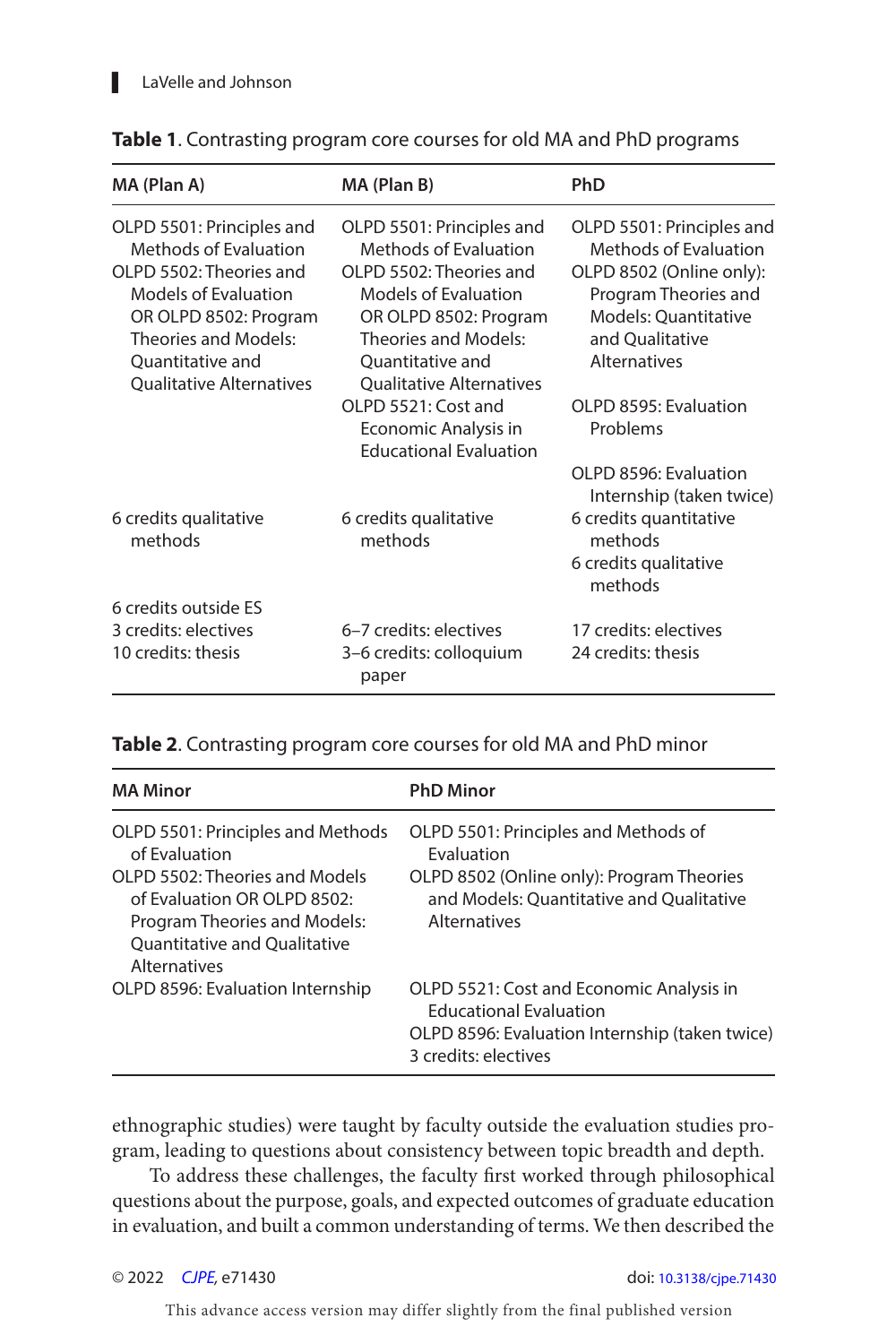Redesigning a University-Based Evaluator Education Program

<span id="page-4-0"></span>

**Figure 1**. Overview of faculty process

program as it was operating, critiquing it against established competencies (e.g., [AEA, 2018](#page-13-0)), student learning outcomes, and pedagogies ([LaVelle et al., 2020](#page-15-0)). We concluded by imagining a possible future for our program with differentiated curricula to address the needs of both our students and the profession (see Figure 1).

### **DEFINITION OF TERMS**

The faculty come from different educational backgrounds and perspectives on evaluation, so a common language was critical. We focused the start of our discussion on defining and differentiating between scholarship and practice, as well as between inquiry methodology and theory.

### *Scholarship and practice*

Differentiating between the "scholarship" and "practice" of evaluation was challenging. Glassick and colleagues describe scholarship by their complementary foci: discovery, integration, application, and teaching [\(Glassick et al., 1997](#page-14-0), pp. 9–10). Here, discovery is closest to the "traditional" vision of inquiry and research—that knowledge is important for its own sake. Scholarship of integration, by contrast, involves reaching across disciplinary boundaries to make connections between and within specific areas of expertise. Discovery and integration reflect traditional perceptions of faculty work, with its focus on "basic" research. Scholarship of application, by contrast, refers to how knowledge gained through discovery and integration is applied to important questions and problems, and how "applied" questions lead to further questions of discovery and integration. Lastly, the scholarship of teaching and learning (SoTL) focuses on generating new and integrated knowledge about teaching and learning in an educational context.

The faculty concluded that the master's degree would focus on developing evaluation practitioners who could apply scholarship, and the doctoral degree would focus on developing scholar/practitioners who could create new and inte-grate existing scholarship. This distinction is consistent with [Rhodes's \(2001\)](#page-16-0) and [AHRD's \(2008\)](#page-13-0) views of the major distinctions between MA and PhD curricula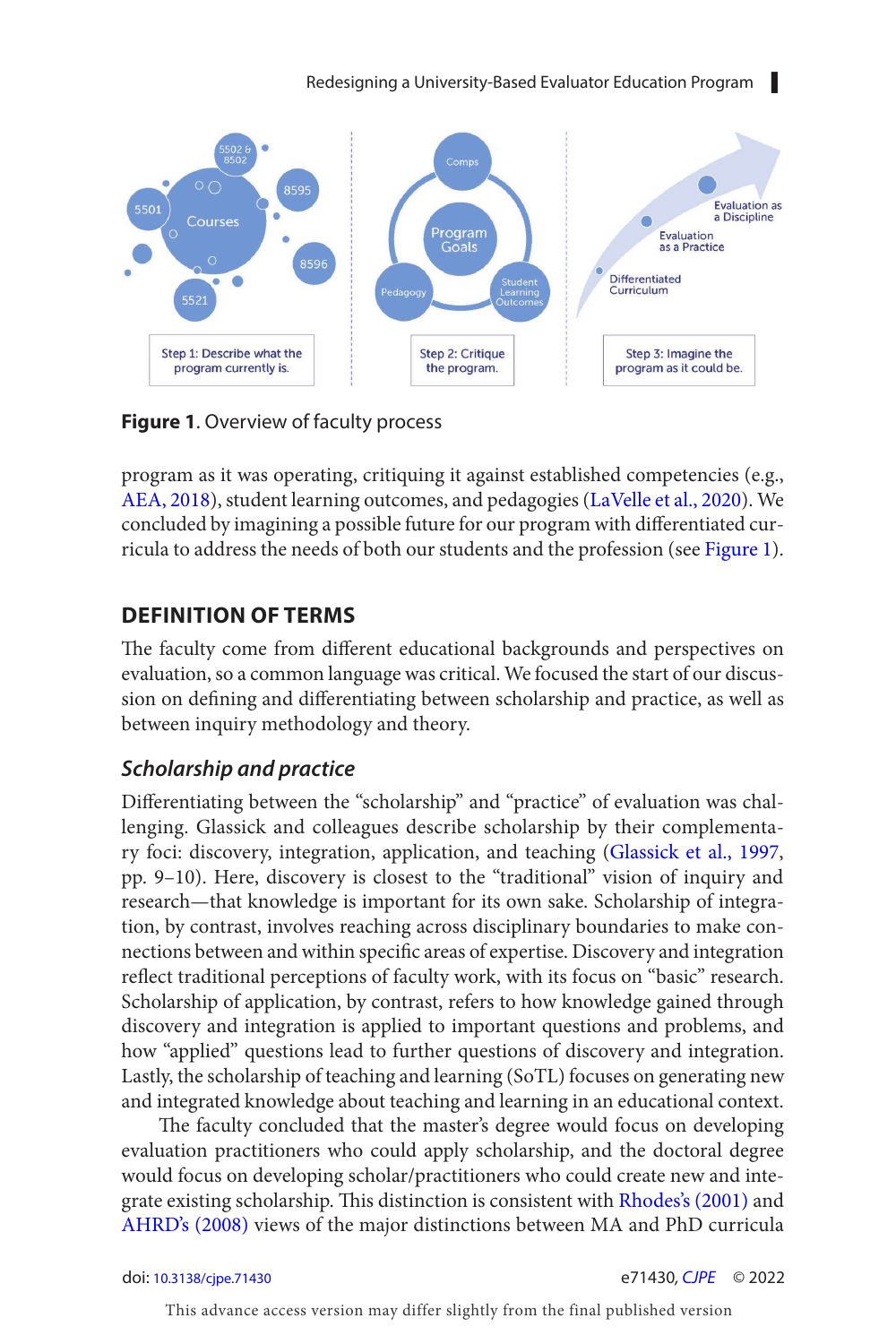<span id="page-5-0"></span>and enabled us to begin disentangling the programs. It also helped us to better conceptualize practice-based courses for MA students and hone our focus at the doctoral level towards scholarship.

### *Inquiry methodology and theory*

Coming from different educational traditions and foci, we struggled to reach consensus on what constitutes evaluation theory and how theory is different from inquiry methodology. We drew inspiration from works such as Sutton and Staw's *What Theory Is Not* (1995),<sup>2</sup> Shadish's *Evaluation Theory Is Who We Are* (1998),<sup>3</sup> and [Donaldson and Lipsey's \(2006\)](#page-14-0) typology of theories common in evaluation practice: evaluation, program, and social science.<sup>4</sup> We now conceptualize and teach inquiry methodology as independent of evaluation theory. Methodology represents the inquiry designs that structure groups and timelines in answering evaluation questions, with a focus on addressing threats to internal validity (quantitative paradigm), consistency and trustworthiness (qualitative paradigm), or triangulation (pragmatic paradigm) ([Creswell, 2015](#page-14-0); [Miles & Huberman, 1994](#page-16-0); [Shadish et al., 2002](#page-16-0); [Tashakkori & Teddlie, 1998](#page-17-0)). Similarly, while data-collection techniques (e.g., surveys, tests, interviews, focus groups) are integral to inquiry, they are tools, not theory. Evaluation theory, in contrast, focuses on the values evaluators bring to their work (e.g., [LaVelle et al., 2022](#page-15-0)), the actions they take in practice ([Fitzpatrick et al., 2008](#page-14-0)), the desired and predictable outcomes of such activities [\(Henry & Mark, 2003](#page-15-0); [Mark & Henry, 2004](#page-15-0); [Miller, 2010](#page-16-0)), and how the process aligns with evaluation's overarching principles and guidelines ([Yarbrough](#page-17-0) [et al., 2010](#page-17-0)).

### *Final project*

We largely agreed about the content and scope of MA students' final project—a research thesis or applied project—and about the scope of the dissertation study, but we disagreed about the kinds of topics appropriate to a PhD dissertation, having competing understandings of "evaluation as a tool used in service of other areas" versus "evaluation as a topic of study." An example of this distinction is illustrated in contrasting a study of how different evaluation approaches lead to different outcomes in a health-care setting (research on evaluation) with a study on the use of a participatory approach to conduct an evaluation in a health-care setting (research on health care using evaluation as an inquiry tool). This is a point of ongoing discussion, though the majority agree that a doctoral dissertation in evaluation must be research *on* evaluation contexts, processes, outcomes, or professional issues ([Mark, 2008](#page-15-0)), or research on evaluators themselves (e.g., [LaVelle et al., 2022](#page-15-0)).

### **MAPPING CURRICULA TO COMPETENCIES**

Having clarified our terms and come to general agreement about the purpose of the degree tracks, we were ready to begin aligning courses and curricula with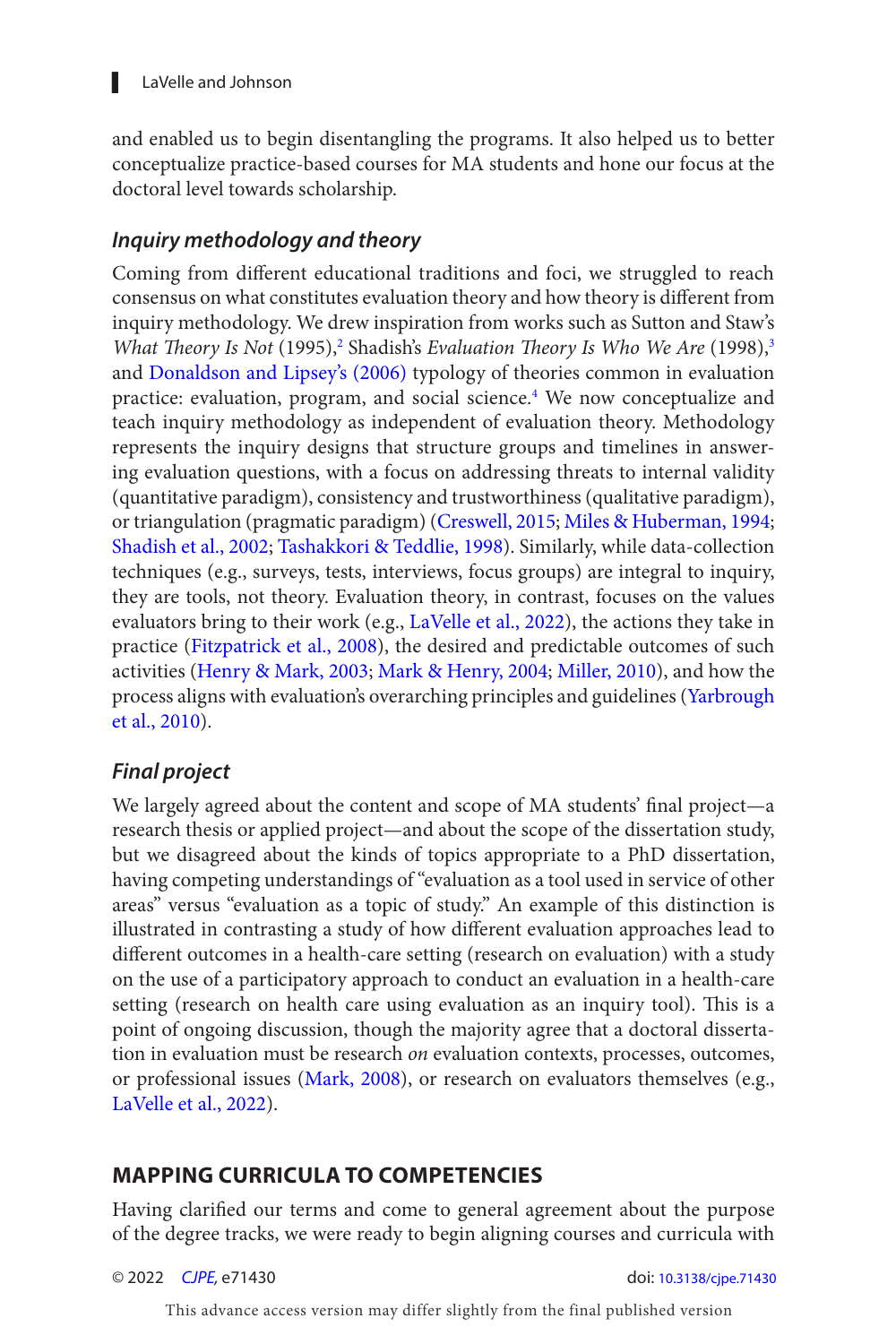<span id="page-6-0"></span>program goals. Over the course of a year, master's and doctoral students participated in discussions concerning essential course content and their hopes for the future. They requested several changes: first, a clearer separation between MA and PhD coursework, principally to provide more in-depth and reflective learning experiences aligning with their career coals (practice vs. scholarship), and theory-specific courses supporting these differentiated goals; second, additional, stronger supports to help doctoral students conceptualize and implement research on evaluation studies; third, research design and analysis courses establishing a "common core" from which students could subsequently choose methodological specializations.

We agreed that aligning curricular and course content with the AEA Competencies ([AEA 2018](#page-13-0); [King & Stevahn, 2020](#page-15-0)) was useful in the planning process, similar to what has been done in other fields ([Barr, 1998](#page-13-0); [Frank et al., 2010;](#page-14-0) [Harris et al., 2010](#page-15-0); [Kuhlmann, 2009](#page-15-0)). We mapped our syllabi to the competencies, discussed course alignment, shared teaching philosophies and intended student learning outcomes, and broadly discussed major learning experiences (e.g., [LaVelle & Galport, 2020](#page-15-0)). We also began examining where and the depth to which evaluative concepts and tools were being introduced in the curriculum and applied to practice and scholarship. This was done to get a sense of the program's landscape of topics and ideas, and to use the competencies as a coherent structure guiding program planning. The results<sup>[5](#page-13-0)</sup> initially suggested that faculty believed that most AEA competencies were being introduced in Introduction to Evaluation Practice (5501) and being applied primarily in Evaluation Internship (8596). We agreed that, before students could be successful in an internship, they needed better preparation for competencies related to Planning and Management (Domain 4) and Interpersonal (Domain 5). We also discussed how the limited faculty in Evaluation Studies could not teach all possible topics across evaluation processes, theory, practice, and inquiry methodology (Domain 3). We also noted how both the master's and doctoral theory courses (5502/8502) theoretically aligned with several "professional practice" and "methodology" competencies but would benefit from clarity about the roles that implicit and explicit theory plays in evaluation practice. Further, we noticed that over the years, the theory courses had become conceptually linked with their teaching faculty's ideas of theory rather than aligned with the recent developments of the field (practice for MA, scholarship for PhD) and so would benefit from clarification about topics and expectations, as well as intentional course sequencing.

We arrived at several important conclusions. The internship course needed redesign, ideally as two sequential courses. The evaluation theory courses needed disentangling to address the goals of their degree designation (practice vs. scholarship). The Evaluation Problems (8595) course needed to align with the goals of producing evaluation scholars and supporting students with their universityrequired milestones. In terms of course design and delivery, all evaluation doctoral courses would be taught as in-person seminars. Last, the Cost and Economic Analysis course would be removed from the ES core but would become a strongly recommended methodology elective for all graduate students.

#### doi: [10.3138/cjpe.71430](https://doi.org/10.3138/cjpe.71430) e71430*, [CJPE](https://www.utpjournals.press/loi/cjpe)* © 2022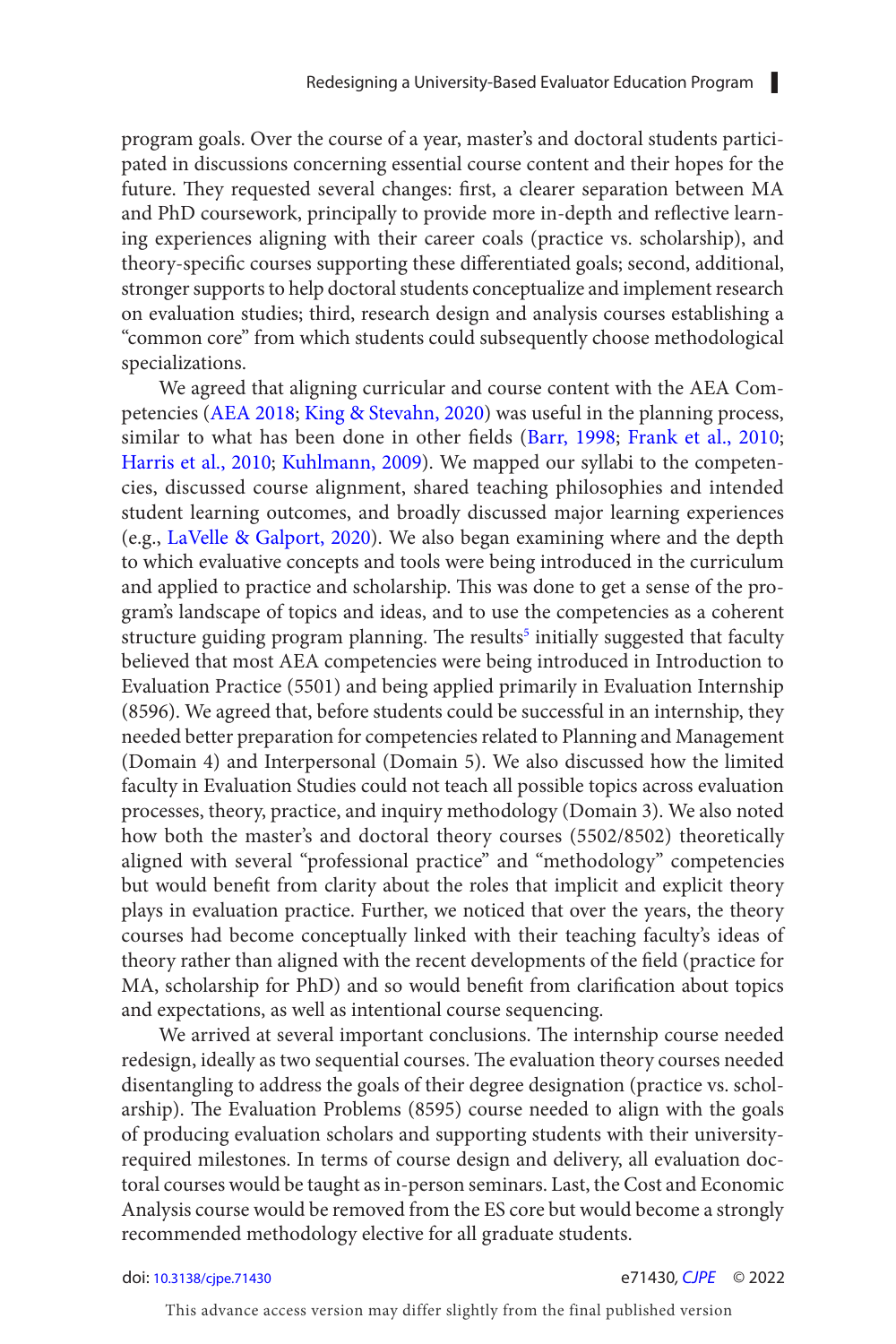## <span id="page-7-0"></span>**OUR REDESIGNED EVALUATOR EDUCATION PROGRAMS**

Our redesigned programs conform to the most recent operational definition of an evaluator education program: *two or more courses with the term "evaluation" in the title that lead to a certificate, master's, or doctoral degree* ([LaVelle, 2020](#page-15-0)). We assume that the target evaluands are programs, policies, interventions, or evaluation practice itself, and that the anticipated outcomes of such programs are changes in participants' characteristics, such as their attitudes, affect/emotions, cognition/ knowledge, and relationships between individuals and groups (for further discussion, see [LaVelle & Dighe, 2020](#page-15-0)).

## *Master's degree, graduate minors, and certificate: Evaluation as a practice*

In our new configuration ([Figure 2](#page-8-0)), three courses support the master's and minor specialization curriculum: Introduction to Evaluation Practice (5501), Evaluation Theory (5502), and Evaluation Internship (8596). These are supported by a range of inquiry methodology and analysis courses offered outside the core ES faculty.

The emphasis in the 5501 course—the first course in the sequence, and a practice-based foundation—is on preparing students to conduct evaluations independently (e.g., [Engle et al., 2006](#page-14-0)) or as a supporting team member, and to engage in an evaluative process to produce a useful assessment of the merit, worth, and significance of the evaluand. Students engage in a service-learning project to develop an evaluation proposal for a community partner, with the goals of providing conceptual support and humanizing the organization, its program, and its participants.

We redesigned the master's theory course (5502) with a focus on theory-topractice, working to balance professional (e.g., [Shadish, 1998](#page-16-0)) and theoretical information (e.g., [Alkin, 2012](#page-13-0); [Shadish et al., 1991](#page-17-0)) with the practical application of theory to real-world evaluations (e.g., [Christie 2003](#page-14-0), [2006](#page-14-0); [Fitzpatrick et al., 2008](#page-14-0)). We augment these readings with works by evaluators from across the theoretical spectrum, including perspectives on valuing, methodology, use, and both social justice and culturally responsive practice. The class culminates with a discussion of basic social science theories focused on cognitive, affective, and behavioral changes in stakeholders that could be attributed to the evaluation itself. As we describe in the syllabus, "the 5501 course was about other peoples' programs; the 5502 course is about your values and behavior, and how you balance the things you believe are important in evaluation practice."

#### *Doctoral study: Evaluation as a discipline*

We believe the goal of a doctoral-level evaluator education program is to build from the existing practice orientation of the master's degree, preparing students to conduct original scholarship on evaluation ([LaVelle & Donaldson, 2021\)](#page-15-0). This scholarship might take the form of discovery, integration, application, or teaching ([Glassick et al., 1997](#page-14-0)). Examples include seeking to understand new information or hypotheses related to evaluation practice (discovery), the ways in which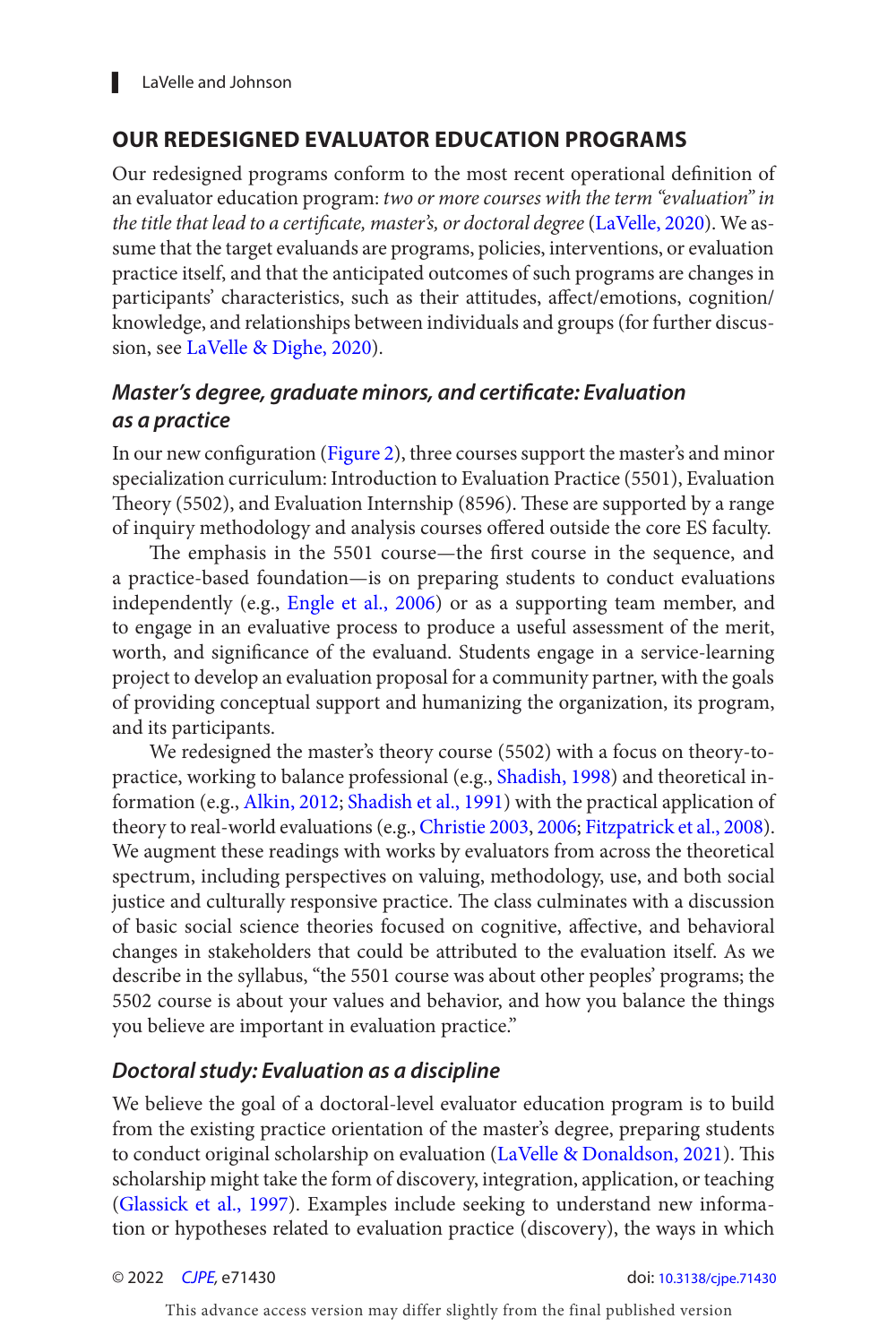<span id="page-8-0"></span>

**Figure 2**. Visualization of new curriculum

social science theory and evaluation theory are mutually reinforcing (synthesis), how evaluation theory is applied to a diversity of contexts (application), or how evaluation educators can teach using empirically supported practices (teaching). The root assumption is that scholars may conceptualize evaluation practice and processes as an individual, organizational, or systems-level interventions worthy of scholarly study and understanding, even though empirically studying such a process is difficult ([Christie, 2012](#page-14-0); [Mark, 2008](#page-15-0); [Miller, 2010](#page-16-0); [Shadish et al., 1991](#page-17-0)). That is, doctoral study in evaluation should aim to contribute to the knowledge base of evaluation by empirically studying evaluation contexts, evaluation activities and changes incurred in stakeholders as attributable to the activities in which the evaluator or evaluation team has engaged, professional issues, and evaluators themselves.

In our new configuration (Figure 2), three courses support the doctoral program's goal of producing evaluation scholars: Advanced Evaluation Theory and Theorycrafting (8502), Research on Evaluation (8595), and Evaluation Internship (8596). We envision these as building on the required master's courses;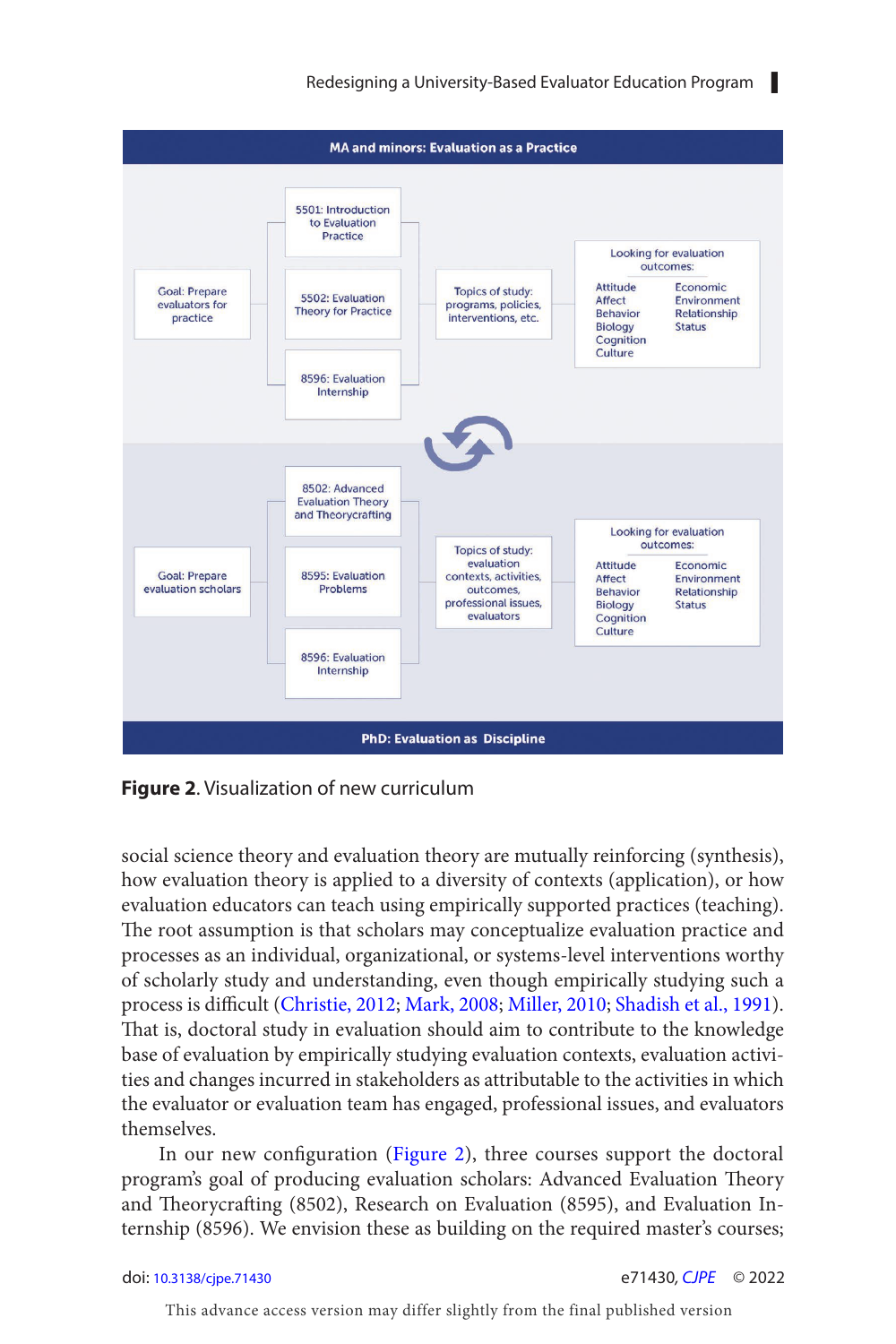<span id="page-9-0"></span>Introduction to Evaluation Practice (5501) would be required of students who had not taken it as part of their master's experience, and Comparative Evaluation Theory for Practice (5502) would be strongly recommended for individuals wanting to go into evaluation or consulting practice.

The new Advanced Evaluation Theory and Theorycrafting course (8502) takes students into nuanced dissection of the strengths, limitations, and testability of existing evaluation theory using [Shadish et al.'s \(1991\)](#page-17-0) taxonomy of evaluation theory, [Miller's \(2010\)](#page-16-0) standards for evaluation theory, and [Shadish et al.'s](#page-16-0)  [\(2002\)](#page-16-0) validity frameworks. Faculty guide students in developing new evaluation theories by aligning students' values ([Schwartz, 1994](#page-16-0); [Schwartz et al., 2012](#page-16-0)) and goals of practice with existing knowledge and models from social and educational science theory. Students develop proposals to describe existing models of theory (e.g., [Dillman, 2013](#page-14-0)), testing relationships between activities and outcomes in contemporary evaluation practice and the degree to which existing theories lead to the conceptual, individual, and organizational change they claim. Key readings include [Mark's \(2008\)](#page-15-0) taxonomy of research on evaluation and types of research on evaluation studies, diverse works on theory development and testing (e.g., [Bartunek, 1983](#page-13-0); Campbell & Mark, 2014; [Fitzpatrick et al., 2010](#page-14-0); [Miller, 2013](#page-16-0); [Sutton & Staw, 1995\)](#page-17-0), and articles critiquing and expanding existing taxonomies of evaluation theory [\(Christie, 2012](#page-14-0); [Miller, 2010](#page-16-0)).

We have reorganized the problems course (8595) into a Research on Evaluation seminar to help doctoral students—and a few intrepid master's students develop expertise on scholarly topics in evaluation. Students learn to critique and integrate articles, chapters, and books from across disciplines through multiple validity lenses and synthesize them into a scholarly research stream focused on evaluation. Primary emphasis is on helping students conceptualize and rationalize topics of interest for themselves and the field of evaluation, identifying gaps and opportunities, and preparing students for their university-mandated milestones.<sup>6</sup> The organizing text is [Mark's \(2008\)](#page-15-0) research on evaluation theory taxonomy, and students must justify how their topic addresses evaluation context, processes/ activities, outcomes, professional issues, or research on evaluators.

#### **NEXT STEPS IN COURSE DEVELOPMENT**

We are currently looking at redesigning the internship course to better support students in developing the project planning/management skills and interpersonal behaviors that are important for evaluation practice (Domains 4 & 5). A topic for future development is a course on teaching evaluation and/or building evaluation capacity, since the topic is not regularly covered at other universities ([LaVelle,](#page-15-0) [2020](#page-15-0)) and the profession needs good educators ([Preskill, 2000](#page-16-0); [Stufflebeam, 2001](#page-17-0)) both inside and outside university settings. The second topic for future development is a course on culturally responsive evaluation, which we believe is important given the wide range of communities in which evaluators work; early discussions suggested the need for a broad definition of culture, encompassing race and ethnicity and inclusive of sexual and religious identities.

© 2022 *[CJPE](https://www.utpjournals.press/loi/cjpe),* e71430 doi: [10.3138/cjpe.71430](https://doi.org/10.3138/cjpe.71430)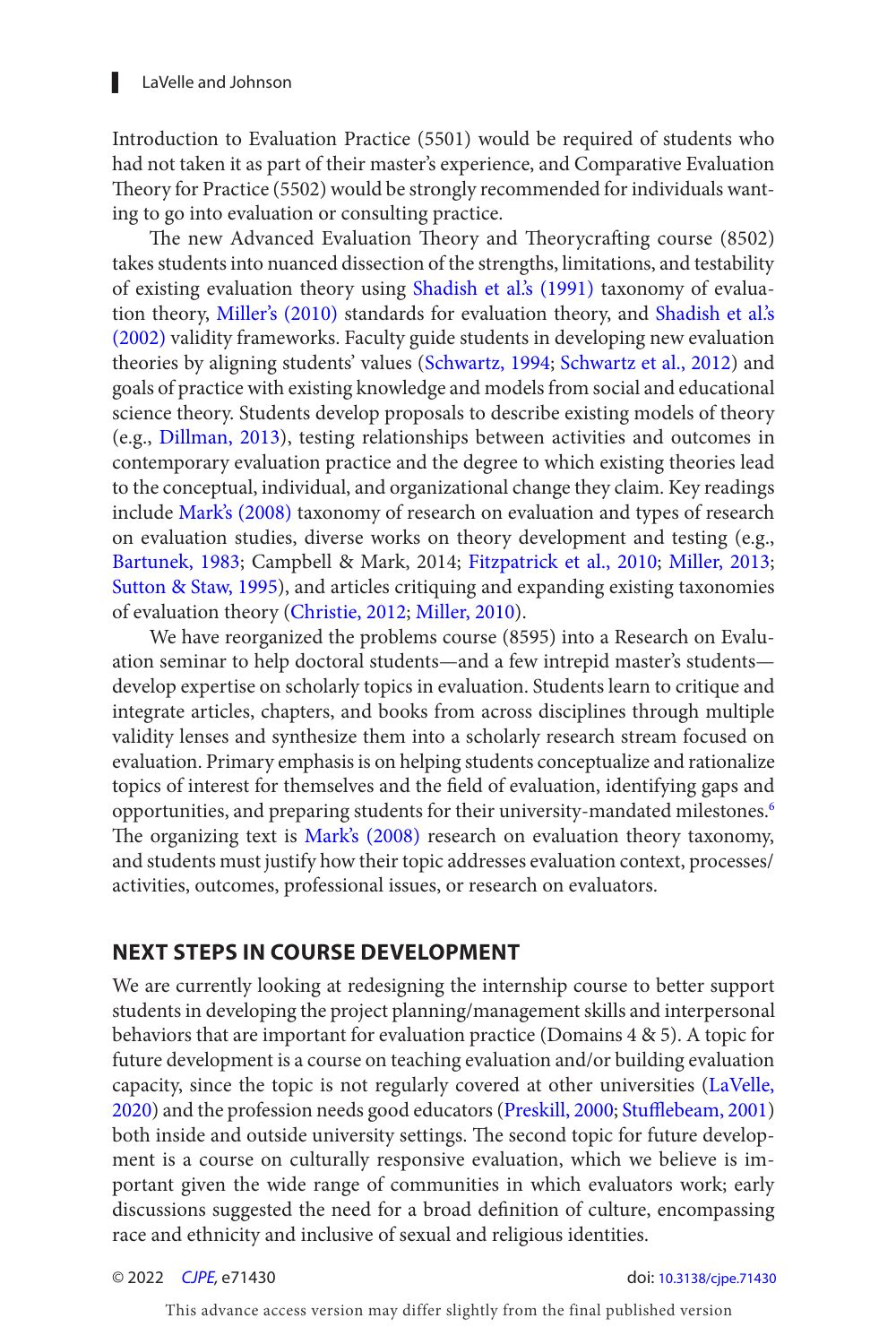#### <span id="page-10-0"></span>**THE REALITY OF WORKING IN A UNIVERSITY**

This process helped us challenge our assumptions about the existing curriculum and discuss whether individual courses were contributing to program goals of scholarship and practice. The final proposed structure and realignment were shared with current master's and doctoral students to overwhelming approval.

This was not the end of our process, however. Our faculty had to take stock of our flexibility to design and sequence essential courses, our capital and capacity to insource or outsource certain courses (e.g., methods and analysis), and ensure we were at a point where we could publicly discuss our assumptions about program and course goals. Faculty in other institutions considering a similar process should ensure that they have both the flexibility to undertake curricular realignment and the support of students and administrators ([Bright & Richards, 2001](#page-14-0)). Further, they should also look at other conceptual and logistical considerations (see Table 3). Working in a university environment can be challenging and politically fraught, and the slow pace of progress can be frustrating for both faculty and students ([Bright & Richards, 2001](#page-14-0); [LaVelle & Donaldson, 2021\)](#page-15-0). Designing a

| Model                                   | <b>Advantages</b>                                                                                                                                                                                                                                            | <b>Challenges</b>                                                                                                                                                                                                                                                            |
|-----------------------------------------|--------------------------------------------------------------------------------------------------------------------------------------------------------------------------------------------------------------------------------------------------------------|------------------------------------------------------------------------------------------------------------------------------------------------------------------------------------------------------------------------------------------------------------------------------|
| Model 1:<br>Evaluation<br>as a practice | Courses do not necessarily<br>need to be taught regularly<br>or in conjunction with other<br>topical disciplines<br>Inquiry design, methods, and<br>analysis course can be taught<br>in-house or outsourced to<br>other departments<br>Prepares students for | Students may be challenged to<br>apply the principles from one<br>class to another (e.g., inquiry<br>methods in evaluation,<br>evaluation in educational<br>contexts, etc.)<br>Low-dose interventions (such<br>as a single evaluation course)<br>may not result in long-term |
|                                         | evaluation practice<br>Shared vision for the program<br>an advantage but may not an<br>absolute necessity                                                                                                                                                    | change and application.<br>Student research may not<br>contribute to the field of<br>evaluation's knowledge base                                                                                                                                                             |
| Model 2:<br>Evaluation as               | Allows for the in-depth study of<br>evaluation as its own field.                                                                                                                                                                                             | Strong demand for faculty time<br>and planning                                                                                                                                                                                                                               |
| a discipline                            | Promotion of original research<br>on evaluation.<br>Easier student socialization into<br>the culture of evaluation                                                                                                                                           | Courses must be offered<br>regularly and scaffolded.<br>Courses must differentiate<br>between practice and                                                                                                                                                                   |
|                                         | Prepares students for both<br>practice and academic<br>careers.<br>Greatest demand for faculty<br>planning and curriculum<br>development.                                                                                                                    | scholarship.<br>Requires faculty to have a shared<br>vision and understanding of<br>the program goals.<br>Requires a critical number of<br>core faculty                                                                                                                      |

**Table 3**. Comparisons between competing models for educating evaluators

#### doi: [10.3138/cjpe.71430](https://doi.org/10.3138/cjpe.71430) e71430*, [CJPE](https://www.utpjournals.press/loi/cjpe)* © 2022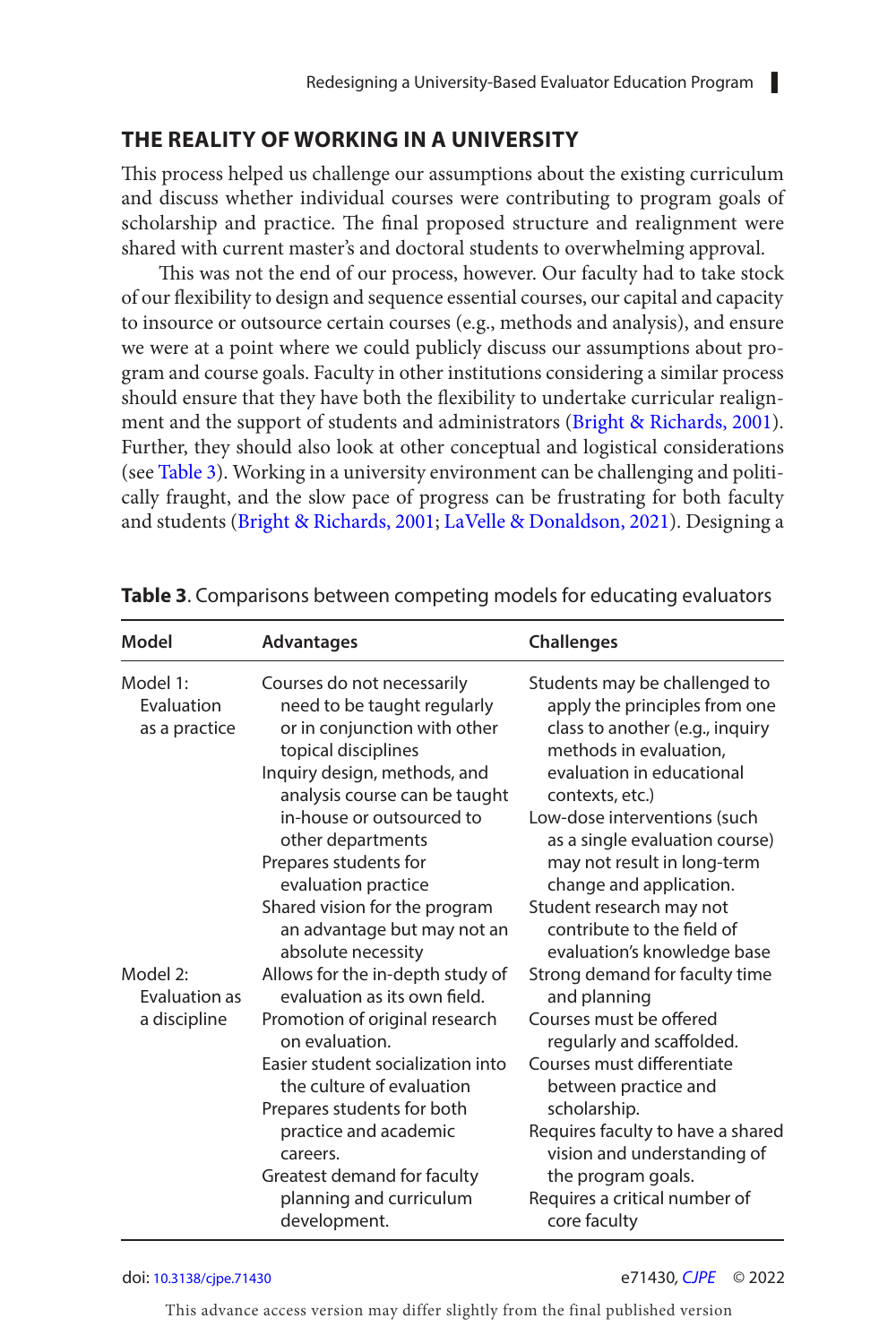#### <span id="page-11-0"></span>▌ LaVelle and Johnson

new course requires between one-and-a-half and two years and university-level approval, while starting a new curriculum often requires an empirical needs assessment and permission from University Regents. As we progressed through this experience, we uncovered several additional topics for discussion, reconciliation, and planning, including the student advising load—which disproportionately affects women and people of color ([Gregory, 2001](#page-14-0))—as well as exploring innovative ways of teaching evaluation to undergraduate students ([McShane et al., 2015](#page-16-0)). We need additional conversations with faculty and students about how coursework is only a single component of higher education, about the importance of helping students network with peers and evaluation thought leaders, the value of sharing their work at professional conferences, writing evaluation proposals and grants, and about guiding students through the process of submitting work for peerreviewed publications. Each task is important and time-consuming but critical for students' future success.

We recognize that the work we did (e.g., the competency taxonomy we referenced, and the degrees we are offering to our students) are rooted in our experience as educators in a US-based university. We believe, however, that educators and other stakeholders alike will find value in the lessons we learned through this process, which may indeed be helpful for framing evaluator education in both the Canadian context and other systems across the world. For example, the process could be used by the university programs (both those that do and those that do not have evaluation-specific tracks) to engage in discussions to help clarify their individual and shared assumptions about the educational programs and the knowledge and skills they desire to help learners develop. There may also be value in engaging local CES chapters in discussions to explore what kinds of topics and experiences are best addressed in a university system, and which kinds are better addressed at a local level. Further, this process of curricular discussion and alignment could be used to help identify organizational gaps in the educational offerings as CES chapters and universities alike strive to prepare learners for the Credentialed Evaluator designation.

#### **UNANSWERED QUESTIONS**

We conclude by suggesting that evaluator education is a vibrant area of inquiry for scholars interested in the overlap between adult education and evaluation scholarship and practice. Indeed, there are many questions still to be explored, and it is exciting for us to imagine how the answers may change as evaluator education programs both drive and respond to the evaluation job market [\(Nielsen et al.,](#page-16-0) [2018](#page-16-0)) and the academic job market. Examples of these thesis- and dissertationworthy topics might include the following:

To what degree are evaluator education programs explicitly aligned with the competencies identified by the professional evaluation associations?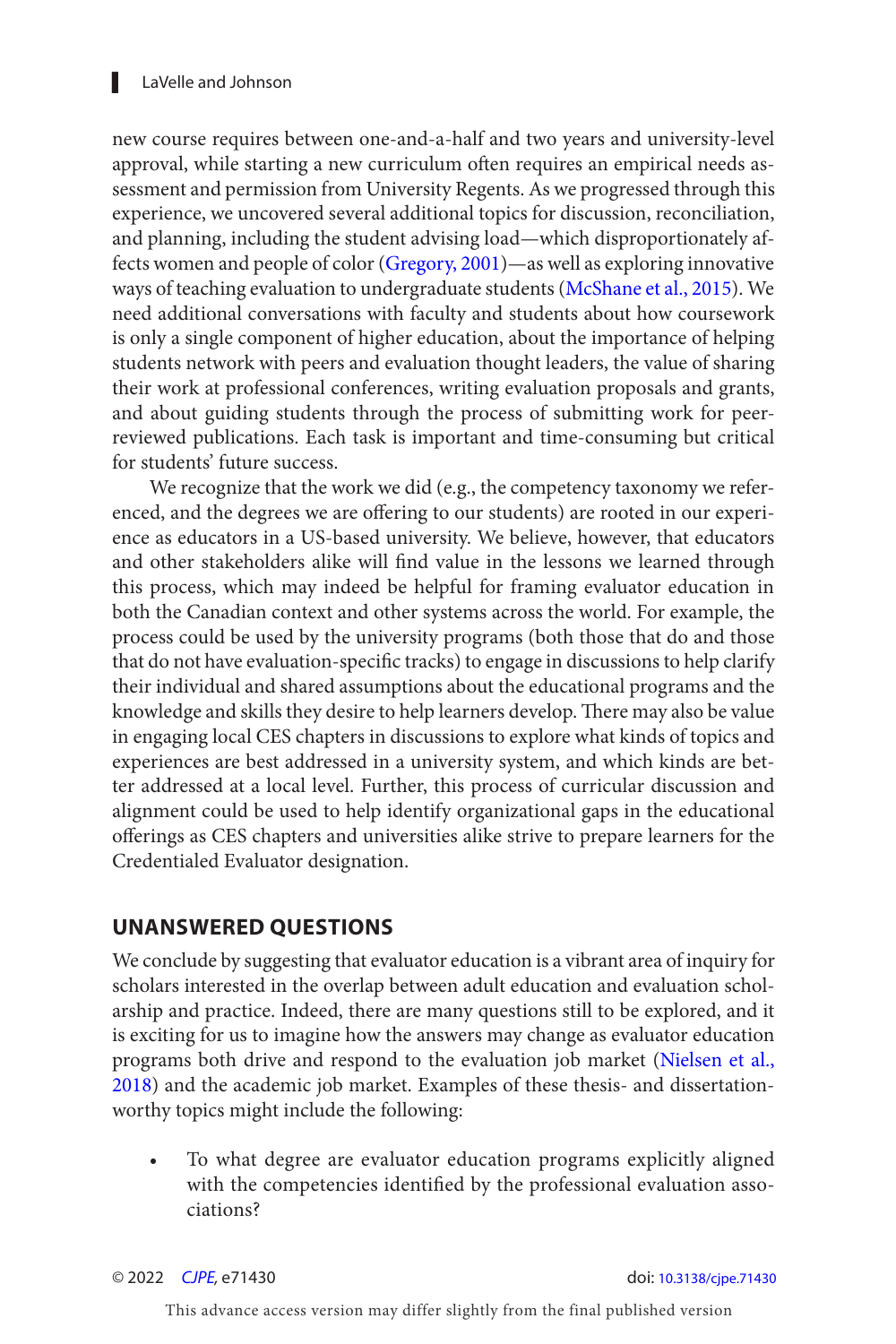- <span id="page-12-0"></span>• To what degree do these competencies reflect the realities of practicing evaluation in a multitude of contexts?
- To what degree can a single course address the evaluator competencies identified by the professional associations?
- What kinds of additional—or different—competencies are necessary for evaluation researchers or educators?
- What do other evaluator educators believe about the theory/practice distinction we've made here?
- To what degree do other evaluator education programs place evaluation as the central topic of interest?
- To what degree do evaluator education programs lead to different—and hopefully better—evaluation practice?

## **CONCLUSION**

Formal evaluation is a relatively young field, and in some ways it is still in the process of organizing its university-based educational programs ([Gullickson et al.,](#page-15-0) [2019](#page-15-0); [LaVelle & Galport, 2020](#page-15-0)). The program alignment and evaluative process we used to examine our program could be a model for other programs or could support accreditation efforts (e.g., [McDavid & Huse, 2015](#page-16-0)); it will be interesting to hear whether courses and curricula in other programs change over time, and to learn the driving forces for such changes. We found the AEA Competencies framework to be a strong tool in supporting our overarching efforts, but it did not perfectly match our goals for the PhD program; indeed, it appears that most of the evaluator competency taxonomies are focused on developing evaluator practitioners and not necessarily researchers of evaluation. Perhaps educators can develop another framework or adapt one from another field such as educational research, psychology, or a closely related discipline that encompasses both scholarship and practice.

In sum, this process helped us frame difficult conversations about our program, leading us to examine our beliefs and assumptions about the purpose of graduate education in evaluation, the goals of different degree tracks, the need to separate our constructs, and the critical need to discuss the nature and focus of our students' final product. It also helped us, as Shadish put it in 1998, to determine the face we wanted to show both our internal colleagues and the external world. For us, that face is evaluation scholarship and practice.

### **AUTHOR INFORMATION**

**John LaVelle** is an assistant professor in evaluation studies at the University of Minnesota. His research examines how universities prepare evaluators for applied work, and he has written on the intersection of job markets and university programs, techniques for recruiting evaluators, evaluator competencies, the psychology of evaluators, and how evaluators can use social science theory to inform their practice. He was awarded the American Evaluation Association's Marcia Guttentag Award in 2019.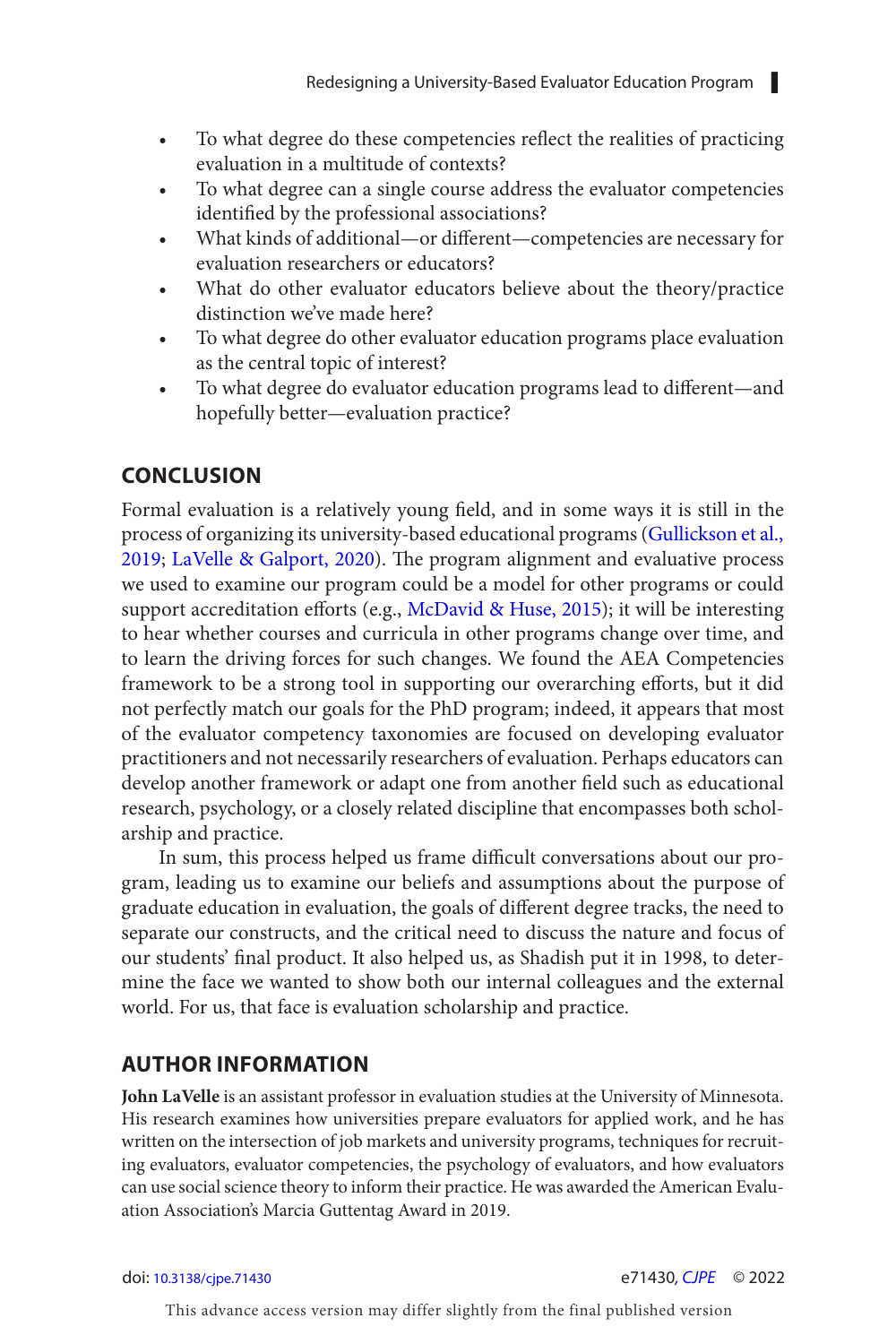#### <span id="page-13-0"></span>■ LaVelle and Johnson

**David Johnson** is Birkmaier Professor of Educational Leadership and Coordinator of Evaluation Studies in the Department of Organizational Leadership, Policy and Development, University of Minnesota. He has written extensively about special education policy, postsecondary education, and the graduation and transition of youth with disabilities.

#### **NOTES**

- [1](#page-2-0) Before COVID-19, faculty chose their course delivery based on their pedagogical orientation; during COVID-19, the courses are all distance education, though faculty still decide if the course is synchronous or asynchronous. It is unclear what the future will hold in terms of course delivery.
- 2 [Sutton and Staw \(199](#page-17-0)5) described how common inquiry tools are often mistaken for theory, including references, data, lists of variables, diagrams, and hypotheses/ predictions.
- 3 Shadish (1998) described how theory helps form the evaluator's core identity, including a knowledge base, common terms and understandings, and an identity distinct from other professional groups.
- [4](#page-5-0) *Evaluation theory* is a prescription for how and why evaluators should practice their craft (Shadish et al., 1991); *program theory* represents a program's internal logic (Fun[nel & Rogers, 2011](#page-14-0); [Russ-Eft & Preskill, 2009](#page-16-0)); social science theory is a systematic tool to understand or frame generalizable and verifiable knowledge about the factors that influence social phenomenon (Donaldson & Lipsey, 2006).
- [5](#page-6-0) See<https://z.umn.edu/LaVelleJohnsonCrosswalk> .
- [6](#page-9-0) For example, the written preliminary exam, the special topics paper, and their dissertation proposal.

#### **REFERENCES**

- [Academic Standards Committee of the Academy of Human Resource Development](#page-2-0) [\(AHRD\). \( 2008 \)](#page-2-0). *Standards for HRD graduate program excellence* . [https://www.ahrd.](https://www.ahrd.org/page/standards_graduate) [org/page/standards\\_graduate](https://www.ahrd.org/page/standards_graduate)
- Alkin, M. C. (Ed.). (2012). *Evaluation roots* (2nd ed.). Sage.
- Altschuld, J. W., Engle, M., Cullen, C., Kim, I., & Macce, B. R. (1994). The 1994 directory of evaluation training programs. In J. W. Altschuld & M. Engle (Eds.), *The preparation* of professional evaluators: Issues, perspectives and programs (vol. 62, pp. 71-94). New Directions for Program Evaluation. Jossey-Bass.
- [American Evaluation Association . \( 2018 \)](#page-1-0). *AEA evaluator competencies* . [https://www.eval.](https://www.eval.org/About/Competencies-Standards/AEA-Evaluator-Competencies) [org/About/Competencies-Standards/AEA-Evaluator-Competencies](https://www.eval.org/About/Competencies-Standards/AEA-Evaluator-Competencies)
- Barr, H. (1998). Competent to collaborate: Towards a competency-based model for interprofessional education. *Journal of Interprofessional Care*, 12(2), 181-187. [https://doi.](https://doi.org/10.3109/13561829809014104) [org/10.3109/13561829809014104](https://doi.org/10.3109/13561829809014104)
- Bartunek, J. M. (1983). How organizational development can develop organizational theory. *Group and Organization Management*, 8(3), 303-318. [https://doi.](https://doi.org/10.1177/105960118300800308) [org/10.1177/105960118300800308](https://doi.org/10.1177/105960118300800308)

© 2022 [CJPE](https://www.utpjournals.press/loi/cjpe), e71430 doi: [10.3138/cjpe.71430](https://doi.org/10.3138/cjpe.71430)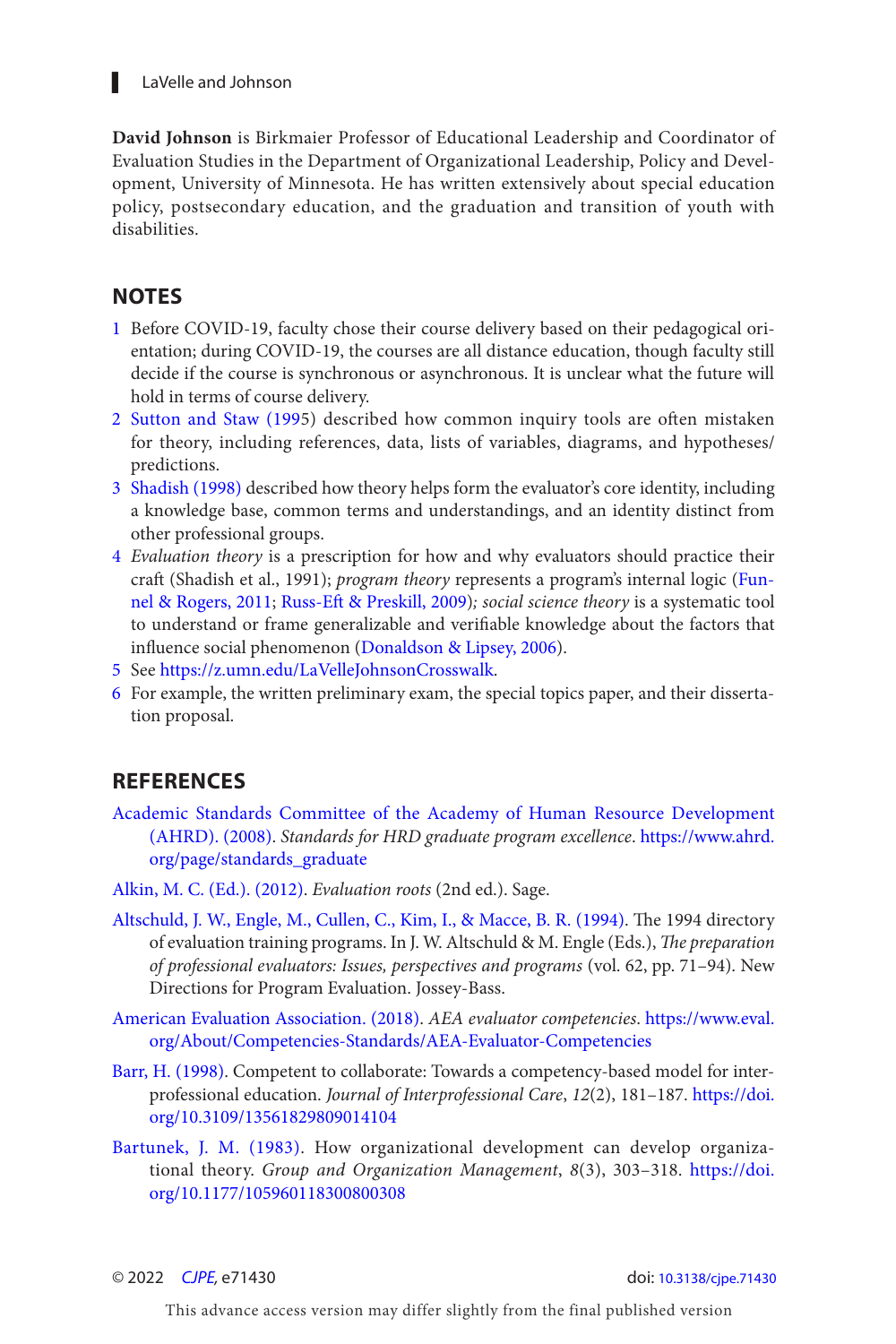- <span id="page-14-0"></span>[Bright, D. F., & Richards, M. P. \(2001\)](#page-10-0). *The academic deanship: Individual careers and institutional roles*. Jossey-Bass.
- Campbell, B., & Mark, M. M. (2015). How analogue research can advance descriptive evaluation theory: Understanding (and improving) stakeholder dialogue. *American Journal of Evaluation*, *36*(2), 204-220. <https://doi.org/10.1177/1098214014532166>
- [Christie, C. A. \(2003\).](#page-7-0) What guides evaluation? A study of how evaluation practice maps onto evaluation theory. *New Directions for Evaluation*, *2003*(97), 7–36. [https://doi.](https://doi.org/10.1002/ev.72) [org/10.1002/ev.72](https://doi.org/10.1002/ev.72)
- [Christie, C. A. \(2006\)](#page-7-0). The practice-theory relationship in evaluation. *New Directions for Program Evaluation*, *97*. Jossey-Bass.
- [Christie, C. A. \(2012\)](#page-8-0). Advancing empirical scholarship to further develop evaluation theory and practice. *Canadian Journal of Program Evaluation*, *26*(1), 1-18.
- [Comer, R. F., Clay, T., & Hill, P. \(1980\)](#page-1-0). *Directory of evaluation training*. Pintail Press.
- [Creswell, J. \(2015\).](#page-5-0) *Educational research planning, conducting, and evaluating quantitative and qualitative research*. Pearson.
- [Dillman, L. M. \(2013\)](#page-9-0). Evaluator skill acquisition: Linking educational experiences to competencies. *American Journal of Evaluation*, *34*(2), 270–285. [https://doi.](https://doi.org/10.1177/1098214012464512) [org/10.1177/1098214012464512](https://doi.org/10.1177/1098214012464512)
- [Donaldson, S. I., & Lipsey, M. \(2006\)](#page-5-0). Roles for theory in contemporary evaluation practice: Developing practical knowledge. In I. F. Shaw, J. C. Greene, & M. M. Mark (Eds.), *The Sage handbook of evaluation* (pp. 56–75). Sage.
- [Engle, M., Altschuld, J. W., & Kim, Y.-C. \(2006\)](#page-1-0). 2002 survey of evaluation preparation programs in universities: An update of the 1992 American Evaluation Associationsponsored study. *American Journal of Evaluation*, *27*(3), 353–359. [https://doi.org/](https://doi.org/10.1177/1098214006288787) [10.1177/1098214006288787](https://doi.org/10.1177/1098214006288787)
- [Etzioni, A. \(1969\).](#page-2-0) *The semi-professions and their organization: Teachers, nurses, and social workers*. Free Press.
- [Fitzpatrick, J., Christie, C., & Mark, M. \(Eds.\). \(2008\).](#page-5-0) *Evaluation in action: Interviews with expert evaluators*. Sage.
- [Fitzpatrick, M. R., Kovalak, A. L., & Weaver, A. \(2010\)](#page-9-0). How trainees develop an initial theory of practice: A process model of tentative identifications. *Counsellling and Psychotherapy Research*, *10*(2), 93–102.<https://doi.org/10.1080/14733141003773790>
- [Frank, J. R., Snell, L. S., Cate, O. T., Holmboe, E. S., Carraccio, C., Swing, S. R., . . . Harris,](#page-6-0)  [K. A. \(2010\)](#page-6-0). Competency-based medical education: Theory to practice. *Medical Teacher*, *32*(8), 638–645. <https://doi.org/10.3109/0142159x.2010.501190>. Medline: [20662574](https://preview.ncbi.nlm.nih.gov/pubmed/?term=20662574)
- [Funnel, S. C., & Rogers, P. J. \(2011\)](#page-13-0). *Purposeful program theory: Effective use of theories of change and logic models*. John Wiley & Sons.
- [Glassick, C. E., Huber, M. T., & Maeroff, G. I. \(1997\)](#page-4-0). *Scholarship assessed: Evaluation of the professoriate*. Jossey-Bass.
- [Gregory, S. T. \(2001\)](#page-11-0). Black faculty women in the academy: History, status, and future. *Journal of Negro Education*, *70*(3), 124–138.<https://doi.org/10.2307/3211205>

doi: [10.3138/cjpe.71430](https://doi.org/10.3138/cjpe.71430) e71430*, [CJPE](https://www.utpjournals.press/loi/cjpe)* © 2022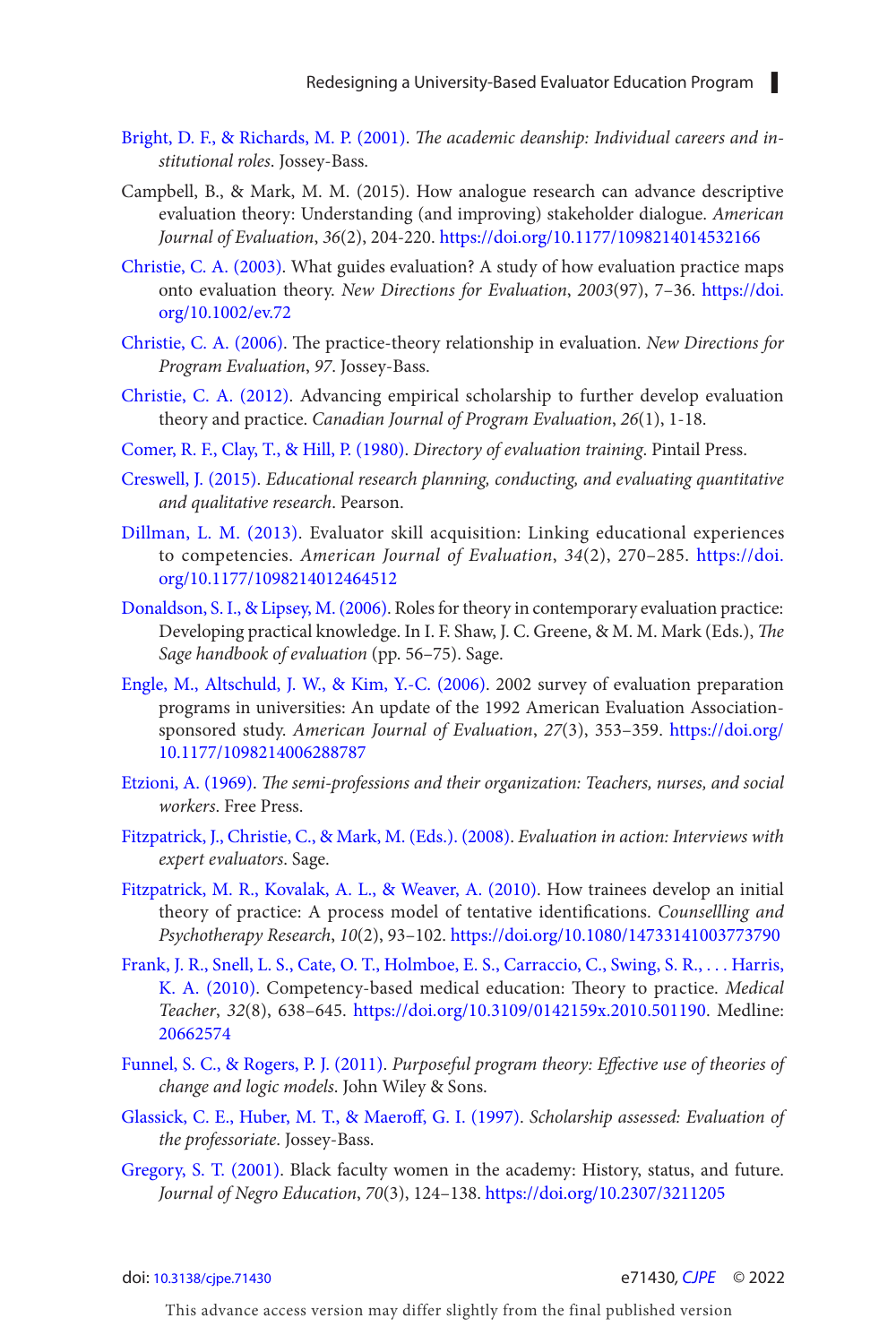- <span id="page-15-0"></span>[Gullickson, A. M., King, J. A., LaVelle, J. M., & Clinton, J. M. \(2019\)](#page-1-0). The current state of evaluator education: A situation analysis and call to action. *Evaluation and Program Planning*, *75*, 20–30. [https://doi.org/10.1016/j.evalprogplan.2019.02.012.](https://doi.org/10.1016/j.evalprogplan.2019.02.012) Medline:[31015094](https://preview.ncbi.nlm.nih.gov/pubmed/?term=31015094)
- [Harris, P., Snell, L., Talbot, M., & Harden, R. M. \(2010\)](#page-6-0). Competency-based medical education: Implications for undergraduate programs. *Medical Teacher*, *32*(8), 646–650. <https://doi.org/10.3109/0142159x.2010.500703>. Medline:[20662575](https://preview.ncbi.nlm.nih.gov/pubmed/?term=20662575)
- [Henry, G. T., & Mark, M. M. \(2003\)](#page-5-0). Beyond use: Understanding evaluation's influence on attitudes and actions. *American Journal of Evaluation*, *24*(3), 293-314.
- [King, J. A., & Ayoo, S. \(2020\)](#page-1-0). What do we know about evaluator education? A review of peer-reviewed publications (1978–2018). *Evaluation and Program Planning*, *79*, 101785.<https://doi.org/10.1016/j.evalprogplan.2020.101785>. Medline:[32086100](https://preview.ncbi.nlm.nih.gov/pubmed/?term=32086100)
- [King, J. A., & Stevahn, L. \(2020\)](#page-1-0). Presenting the 2018 AEA Evaluator Competencies. In J. A. King (Ed.), *The American Evaluation Association's Program Evaluator Competencies*. New Directions for Evaluation, *2020*, 49–61.
- [Kuhlmann, E. G. \(2009\)](#page-6-0). Competency-based social work education: A thirty-year retrospective on the behavioral objectives movement. *Social Work and Christianity*, *36*(1), 70–76.
- [LaVelle, J. M. \(2018\).](#page-1-0) *2018 Directory of evaluator education programs in the United States*. University of Minnesota Libraries Publishing.
- [LaVelle, J. M. \(2020\)](#page-2-0). Educating evaluators 1976–2017: An expanded analysis of university-based evaluation education programs. *American Journal of Evaluation*, *41*(4), 494–509. <https://doi.org/10.1177/1098214019860914>
- [LaVelle, J. M., & Dighe, S. \(2020\)](#page-7-0). A transdisciplinary model of program outcomes for enhanced evaluation practice. *Canadian Journal of Program Evaluation*, *35*(1), 20–34. <https://doi.org/10.3138/cjpe.61660>
- [LaVelle, J. M., & Donaldson, S I. \(2021\).](#page-1-0) Opportunities and challenges ahead for universitybased evaluator education programs, faculty, and students. *American Journal of Evaluation*, *42*(3), 428–438.<https://doi.org/10.1177/1098214020937808>
- [LaVelle, J. M., & Galport, N. \(2020\)](#page-6-0). Using the 2018 AEA evaluator competencies for evaluator education and professional development. In J. A. King (Ed.), The American Evaluation Association's program evaluator competencies. *New Directions for Evaluation*, *168*, 199–116.<https://doi.org/10.1002/ev.20437>
- [LaVelle, J. M., Lovato, C., & Stephenson, C. L. \(2020\)](#page-4-0). Pedagogical considerations for the teaching of evaluation. *Evaluation and Program Planning*, *79*. [https://doi.org/10.1016/j.](https://doi.org/10.1016/j.evalprogplan.2020.101786) [evalprogplan.2020.101786](https://doi.org/10.1016/j.evalprogplan.2020.101786)
- [LaVelle, J. M., Stephenson, C. L., Donaldson, S. I., & Hackett, J. D. \(2022\)](#page-5-0). Findings from an empirical exploration of evaluators' values. *American Journal of Evaluation*. Advance online publication. <https://doi.org/10.1177/10982140211046537>
- [Mark, M. M. \(2008\)](#page-5-0). Building a better evidence base for evaluation theory. In N. Smith & P. Brandon (Eds.), Fundamental issues in evaluation (pp. 111–134). Guilford.
- [Mark, M. M., & Henry, G. T. \(2004\).](#page-5-0) The mechanisms and outcomes of evaluation influence. *Evaluation*, *10*(1), 35-57.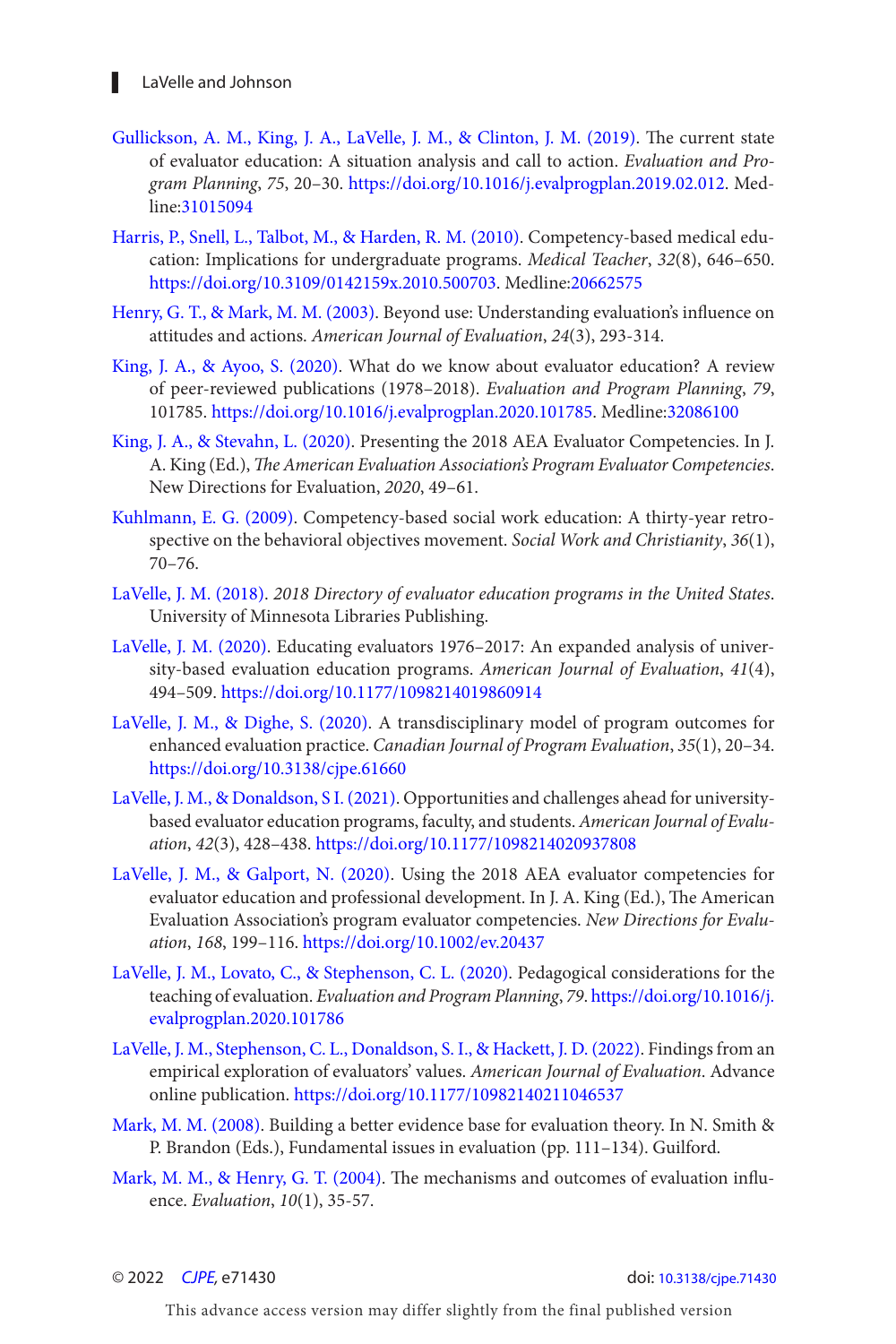- <span id="page-16-0"></span>[May, R. M., Fleisher, M., Sheirer, C. J., & Cox, G. B. \(1986\)](#page-1-0). Directory of evaluation training programs. In B. G. Davis (Ed.), *Teaching of evaluation across the disciplines* (New Directions for Program Evaluation, vol. 29). Jossey-Bass.
- [McDavid, J. C., & Huse, I. \(2015\)](#page-12-0). How does accreditation fit into the picture? In J. W. Altschuld & M. Engle (Eds.), Accreditation, certification, and credentialing: Relevant concerns for U.S. evaluators. *New Directions for Evaluation*, *145*, 53–69. [https://doi.](https://doi.org/10.1002/ev.20111) [org/10.1002/ev.20111](https://doi.org/10.1002/ev.20111)
- [McDavid, J. C., & Shepherd, R. \(2021\)](#page-2-0). Offering graduate evaluation degrees online: Comparing student engagement in two Canadian programs. *Canadian Journal of Program Evaluation*, *35*(3). <https://doi.org/10.3138/cjpe.69751>
- [McShane, K., Katona, N., Leroux, E. J., & Tandon, R. \(2015\)](#page-11-0). Inspiring future program evaluators through innovative curriculum for undergraduates. *Canadian Journal of Program Evaluation*, *30*(2), 205–215.<https://doi.org/10.3138/cjpe.30.2.215>
- [Miles, M. B., & Huberman, A. M. \(1994\).](#page-5-0) *Qualitative data analysis: An expanded sourcebook*. Sage.
- [Miller, R. L. \(2010\)](#page-5-0). Developing standards for empirical examinations of evaluation theory. *American Journal of Evaluation*, *31*(3), 390-399.
- [Miller, R. L. \(2013\)](#page-9-0). Logic models: A useful way to study theories of evaluation practice? *Evaluation and Program Planning*, *38*, 77-80.
- [Nielsen, S. B., Lemire, S., & Christie, C. A. \(2018\).](#page-11-0) The evaluation marketplace and its industry. In S. B. Nielsen, S. Lemire, & C. A. Christie (Eds.), The evaluation marketplace: Exploring the evaluation industry (pp. 13-28). *New Directions for Evaluation*, *160*. <https://doi.org/10.1002/ev.20344>
- [Pavalko, R. M. \(1988\).](#page-2-0) *Sociology of occupations and professions* (2nd ed.). F. E. Peacock.
- [Preskill, H. \(2000\)](#page-9-0). Coming around again: Renewing our commitment to teaching evaluation. *American Journal of Evaluation*, *21*(1), 103-104.
- [Rhodes, F. T. \(2001\)](#page-2-0). *The creation of the future: The role of the american university*. Cornell University Press.
- [Russ-Eft, D., & Preskill, H. \(2009\)](#page-13-0). *Evaluation in organizations: A systematic approach to enhancing learning, performance, and change* (2nd ed.). Basic Books.
- [Schiro, M. S. \(2008\)](#page-2-0). *Curriculm theory: Conflicting visions and enduring concerns*. Sage.
- [Schwartz, S. H. \(1994\).](#page-9-0) Are there universal aspects in the structure and contents of human values? *Journal of Social Issues*, *50*(4), 19–45. [https://doi.org/10.1111/j.1540-4560.1994.](https://doi.org/10.1111/j.1540-4560.1994.tb01196.x) [tb01196.x](https://doi.org/10.1111/j.1540-4560.1994.tb01196.x)
- Schwartz, S. H., Cieciuch, J., Vecchione, M., Davidov, E., Fischer, R., Beierlein, C., ... [Konty, M. \(2012\)](#page-9-0). Refining the theory of basic individual values. *Journal of Personality and Social Psychology*, *103*(4), 663–688. [https://doi.org/10.1037/a0029393.](https://doi.org/10.1037/a0029393) Med-line:[22823292](https://preview.ncbi.nlm.nih.gov/pubmed/?term=22823292)
- [Shadish, W. R. \(1998\)](#page-7-0). Evaluation theory is who we are. *American Journal of Evaluation*, *19*(1), 1–19. [https://doi.org/10.1016/s1098-2140\(99\)80177-5](https://doi.org/10.1016/s1098-2140(99)80177-5)
- [Shadish, W. R., Cook, T. D., & Campbell, D. T. \(2002\)](#page-5-0). *Experimental and quasi-experimental designs for generalized causal reference*. Houghton Miffin.

doi: [10.3138/cjpe.71430](https://doi.org/10.3138/cjpe.71430) e71430*, [CJPE](https://www.utpjournals.press/loi/cjpe)* © 2022